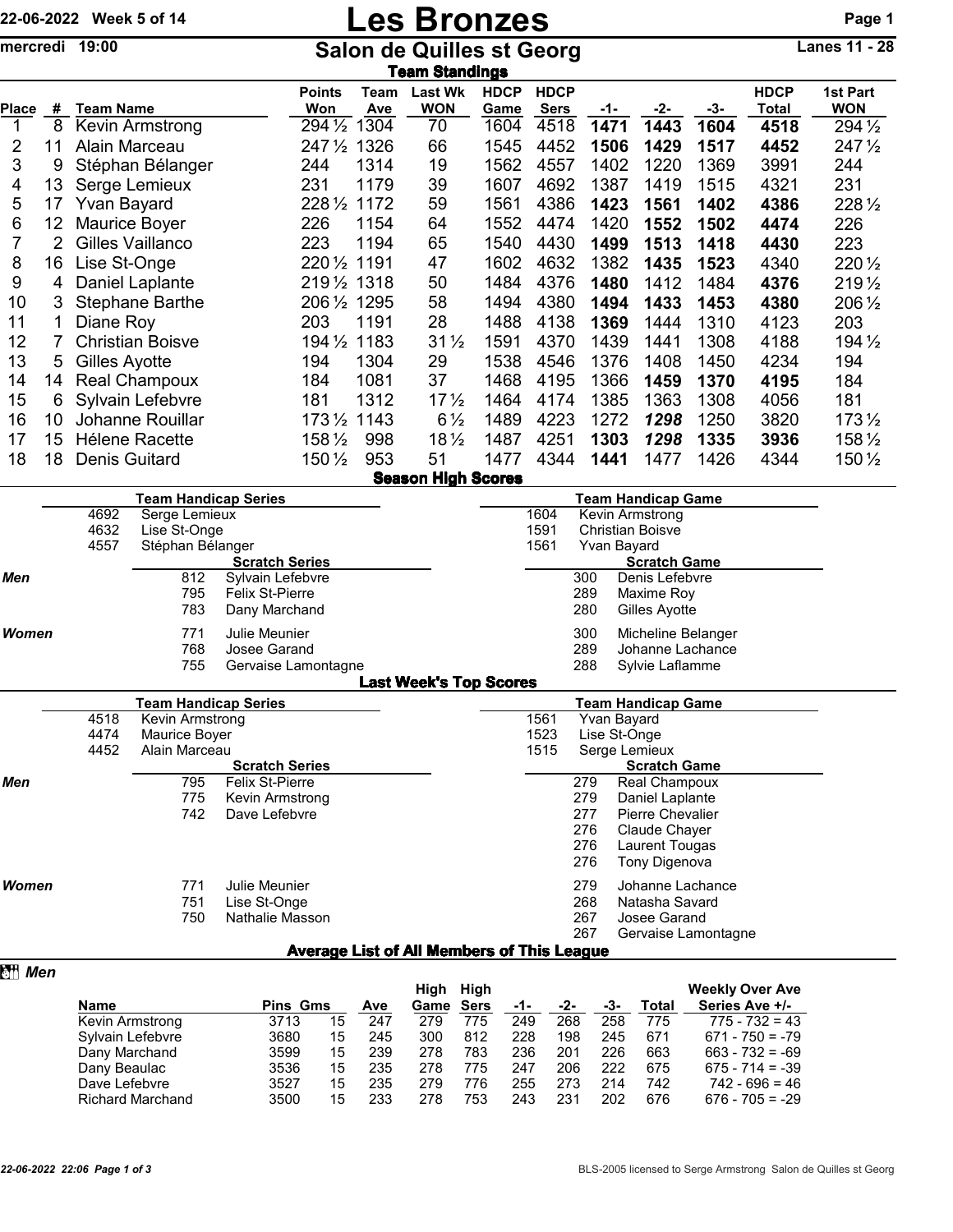| 22-06-2022    | Week 5 of 14                              |              |          |            | Les Bronzes |             |            |                  |                  |              |                                      | Page 2 |
|---------------|-------------------------------------------|--------------|----------|------------|-------------|-------------|------------|------------------|------------------|--------------|--------------------------------------|--------|
|               |                                           |              |          |            | High        | High        |            |                  |                  |              | <b>Weekly Over Ave</b>               |        |
|               | Name                                      | Pins Gms     |          | <b>Ave</b> | <u>Game</u> | <b>Sers</b> | <u>-1-</u> | $-2-$            | $-3-$            | <b>Total</b> | Series Ave +/-                       |        |
|               | Pierre Chevalier                          | 2799         | 12       | 233        | 277         | 771         | 246        | $\overline{277}$ | $\overline{248}$ | 771          | $771 - 675 = 96$                     |        |
|               | Gilles Ayotte                             | 3456         | 15       | 230        | 280         | 754         | 209        | 219              | 218              | 646          | $646 - 702 = -56$                    |        |
|               | Alexandre Dubé-Ouellet                    | 2746         | 12       | 228        | 247         | 712         | 214        | 227              | 247              | 688          | $688 - 684 = 4$                      |        |
|               | Daniel Laplante                           | 3431         | 15       | 228        | 279         | 749         | 236        | 234              | 279              | 749          | $749 - 669 = 80$                     |        |
|               | <b>Felix St-Pierre</b>                    | 3431         | 15       | 228        | 279         | 795         | 269        | 247              | 279              | 795          | $795 - 657 = 138$                    |        |
|               | Gilles Vaillancourt                       | 3402         | 15       | 226        | 268         | 739         | 226        | 242              | 232              | 700          | $700 - 675 = 25$                     |        |
|               | Jean Cornudet                             | 3396         | 15       | 226        | 266         | 724         | 226        | 226              | 229              | 681          | $681 - 678 = 3$                      |        |
|               | Patrick Sauvageau                         | 3392         | 15       | 226        | 266         | 703         | 227        | 187              | 257              | 671          | $671 - 678 = -7$<br>$702 - 669 = 33$ |        |
|               | Claude Chayer<br>Alain Marceau            | 3378<br>3371 | 15<br>15 | 225<br>224 | 278<br>269  | 704<br>743  | 276<br>244 | 212<br>248       | 214<br>227       | 702<br>719   | $719 - 663 = 56$                     |        |
|               | Stephan Belanger                          | 3359         | 15       | 223        | 268         | 729         | 191        | 172              | 250              | 613          | $613 - 684 = -71$                    |        |
|               | Gilles Guertin                            | 3357         | 15       | 223        | 275         | 755         | 217        | 245              | 224              | 686          | $686 - 666 = 20$                     |        |
|               | Mario Dubé                                | 667          | 3        | 222        | 247         | 667         | 200        | 220              | 247              | 667          | $667 - 633 = 34$                     |        |
|               | Serge Mercier                             | 3320         | 15       | 221        | 256         | 723         | 227        | 256              | 240              | 723          | $723 - 648 = 75$                     |        |
|               | Dany Hamelin                              | 3315         | 15       | 221        | 258         | 708         | 246        | 258              | 204              | 708          | $708 - 651 = 57$                     |        |
|               | Sylvain St-Laurent                        | 2648         | 12       | 220        | 279         | 701         | 194        | 179              | 225              | 598          | $598 - 681 = -83$                    |        |
|               | <b>Pierre Chartier</b>                    | 3300         | 15       | 220        | 267         | 749         | 238        | 249              | 250              | 737          | $737 - 639 = 98$                     |        |
|               | <b>Guy Dubois</b>                         | 2639         | 12       | 219        | 279         | 683         | 192        | 236              | 245              | 673          | $673 - 654 = 19$                     |        |
|               | Maxime Roy                                | 3288         | 15       | 219        | 289         | 681         | 235        | 244              | 167              | 646          | $646 - 660 = -14$                    |        |
|               | Stephane Barthe                           | 2627         | 12       | 218        | 258         | 725         | 252        | 258              | 215              | 725          | $725 - 633 = 92$                     |        |
|               | Michel Benard                             | 2613         | 12       | 217        | 260         | 719         | 245        | 224              | 204              | 673          | $673 - 645 = 28$                     |        |
|               | Lucien Gagne                              | 3243         | 15       | 216        | 246         | 662         | 216        | 219              | 216              | 651          | $651 - 648 = 3$                      |        |
|               | Serge Champagne                           | 3242         | 15       | 216        | 265         | 675         | 258        | 194              | 194              | 646          | $646 - 648 = -2$                     |        |
|               | Dominic Arpin                             | 1945         | 9        | 216        | 247         | 689         | a216       | a216             | a216             | 648          | $648 - 648 = 0$                      |        |
|               | Jocelyn Couture                           | 2589         | 12       | 215        | 279         | 702         | 175        | 179              | 180              | 534          | $534 - 684 = -150$                   |        |
|               | <b>Yvan Bayard</b>                        | 3217         | 15       | 214        | 256         | 698         | 221        | 221              | 256              | 698          | $698 - 627 = 71$                     |        |
|               | Robert Levesque                           | 3208         | 15       | 213        | 248         | 704         | 165        | 227              | 217              | 609          | $609 - 648 = -39$                    |        |
|               | <b>Christian Boisvert</b>                 | 3203         | 15       | 213        | 270         | 689         | 227        | 227              | 186              | 640          | $640 - 639 = 1$                      |        |
|               | Laurent Tougas                            | 3202         | 15       | 213        | 276         | 718         | 224        | 218              | 276              | 718          | $718 - 621 = 97$                     |        |
|               | Emilien Lamontagne                        | 3181         | 15       | 212        | 255         | 682         | 186        | 235              | 255              | 676          | $676 - 624 = 52$                     |        |
|               | Serge Forget                              | 3119         | 15       | 207        | 278         | 656         | 191        | 214              | 189              | 594          | $594 - 630 = -36$                    |        |
|               | Zoel Ouellette                            | 2494         | 12       | 207        | 277         | 667         | 215        | 257              | 156              | 628          | $628 - 621 = 7$                      |        |
|               | Michel Jubinville                         | 2479         | 12       | 206        | 274         | 661         | 203        | 192              | 170              | 565          | $565 - 636 = -71$                    |        |
|               | Real Champoux                             | 3098         | 15       | 206        | 279         | 666         | 199        | 188              | 279              | 666          | $666 - 606 = 60$                     |        |
|               | Sylvain Hebert                            | 3096<br>3078 | 15<br>15 | 206<br>205 | 269<br>235  | 641<br>636  | 201<br>207 | 227<br>226       | 195<br>179       | 623<br>612   | $623 - 618 = 5$<br>$612 - 615 = -3$  |        |
|               | Maurice Boyer<br><b>Patrick St-Pierre</b> | 3066         | 15       | 204        | 247         | 705         | 168        | 195              | 233              | 596          | $596 - 615 = -19$                    |        |
|               | Michel Beliveau                           | 3048         | 15       | 203        | 237         | 632         | 219        | 225              | 178              | 622          | $622 - 606 = 16$                     |        |
|               | Denis Guitard                             | 2376         | 12       | 198        | 254         | 677         | 127        | 201              | 168              | 496          | $496 - 624 = -128$                   |        |
|               | Sylvain Casavant                          | 2344         | 12       | 195        | 274         | 688         | 211        | 274              | 203              | 688          | $688 - 552 = 136$                    |        |
|               | Pierre Desormaux                          | 2926         | 15       | 195        | 257         | 688         | 219        | 164              | 194              | 577          | $577 - 585 = -8$                     |        |
|               | Serge Armstrong                           | 1166         | 6        | 194        | 247         | 667         | 180        | 240              | 247              | 667          | $667 - 498 = 169$                    |        |
|               | Denis Lefebvre                            | 2891         | 15       | 192        | 300         | 652         | 154        | 139              | 172              | 465          | $465 - 606 = -141$                   |        |
|               | Serge Lemieux                             | 2871         | 15       | 191        | 279         | 667         | 184        | 149              | 193              | 526          | $526 - 585 = -59$                    |        |
|               | Jean-claude Drouin                        | 2835         | 15       | 189        | 276         | 630         | 182        | 224              | 208              | 614          | $614 - 555 = 59$                     |        |
|               | Tony Digenova                             | 2819         | 15       | 187        | 276         | 650         | 187        | 187              | 276              | 650          | $650 - 540 = 110$                    |        |
|               | Richard Lévesque                          | 2239         | 12       | 186        | 226         | 595         | a186       | a186             | a186             | 558          | $558 - 558 = 0$                      |        |
|               | Jacques Tremblay                          | 2791         | 15       | 186        | 233         | 605         | 165        | 139              | 199              | 503          | $503 - 570 = -67$                    |        |
|               | <b>Roch Cloutier</b>                      | 2791         | 15       | 186        | 225         | 574         | 193        | 194              | 151              | 538          | $538 - 561 = -23$                    |        |
|               | <b>Yves Therrien</b>                      | 2746         | 15       | 183        | 225         | 636         | 169        | 188              | 184              | 541          | $541 - 549 = -8$                     |        |
|               | Marcel Bazinet                            | 2707         | 15       | 180        | 226         | 669         | 178        | 214              | 213              | 605          | $605 - 525 = 80$                     |        |
|               | Henri-Paul Lessard                        | 2658         | 15       | 177        | 211         | 578         | 200        | 193              | 185              | 578          | $578 - 519 = 59$                     |        |
|               | Claude Sergerie                           | 2357         | 15       | 157        | 202         | 495         | 155        | 178              | 162              | 495          | $495 - 465 = 30$                     |        |
|               | <b>Michel Boily</b>                       | 2309         | 15       | 153        | 215         | 567         | 215        | 171              | 161              | 547          | $547 - 438 = 109$                    |        |
|               | Jean St-Onge                              | 1949         | 15       | 129        | 179         | 482         | 106        | 101              | 153              | 360          | $360 - 396 = -36$                    |        |
|               | Gilles Beaulieu                           | 1877         | 15       | 125        | 150         | 400         | 118        | 150              | 132              | 400          | $400 - 369 = 31$                     |        |
| ੶ੑ੶੶<br>Women |                                           |              |          |            |             |             |            |                  |                  |              |                                      |        |
|               |                                           |              |          |            | High        | High        |            |                  |                  |              | <b>Weekly Over Ave</b>               |        |
|               | <b>Name</b>                               | Pins Gms     |          | <b>Ave</b> | Game        | <b>Sers</b> | <u>-1-</u> | <u>-2-</u>       | $-3-$            | <b>Total</b> | Series Ave +/-                       |        |
|               | Lise St-Onge                              | 3430         | 15       | 228        | 268         | 751         | 261        | 258              | 232              | 751          | $751 - 669 = 82$                     |        |
|               | Natasha Savard                            | 3412         | 15       | 227        | 278         | 702         | 206        | 194              | 268              | 668          | $668 - 684 = -16$                    |        |
|               | Diane Roy                                 | 2691         | 12       | 224        | 259         | 704         | 216        | 259              | 229              | 704          | $704 - 660 = 44$                     |        |
|               | Josee Garand                              | 3332         | 15       | 222        | 269         | 768         | 267        | 228              | 199              | 694          | $694 - 657 = 37$                     |        |
|               | Johanne Lachance                          | 3322         | 15       | 221        | 289         | 720         | 216        | 279              | 225              | 720          | $720 - 648 = 72$                     |        |
|               | Gervaise Lamontagne                       | 2644<br>3289 | 12<br>15 | 220<br>219 | 267<br>278  | 755         | 249        | 208              | 267<br>260       | 724<br>684   | $724 - 639 = 85$<br>$684 - 651 = 33$ |        |
|               | Denise Lapointe                           | 3282         | 15       | 218        |             | 684<br>750  | 223        | 201<br>258       | 246              | 750          | $750 - 633 = 117$                    |        |
|               | Nathalie Masson                           |              |          |            | 258         |             | 246        |                  |                  |              |                                      |        |